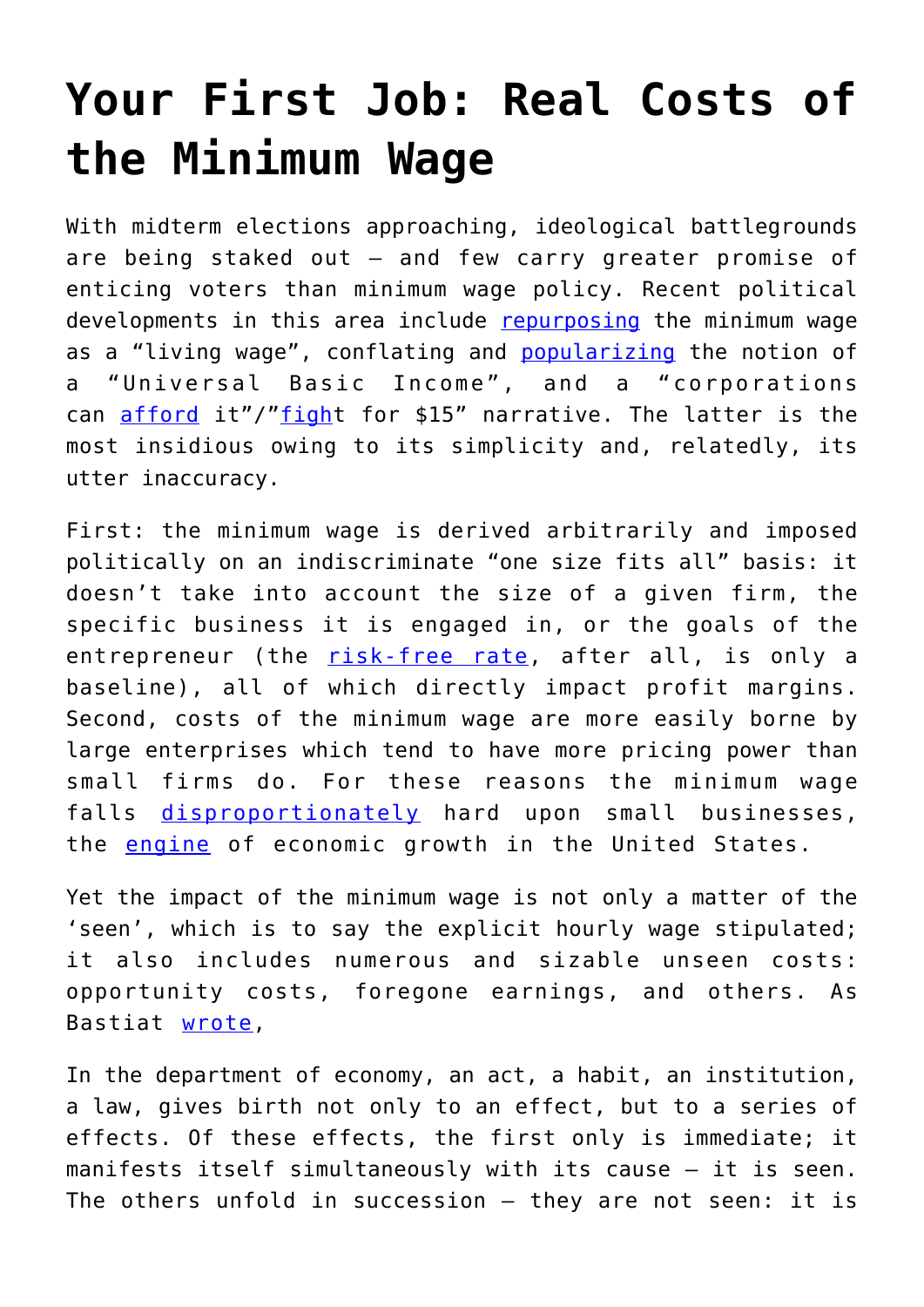well for us, if they are foreseen. Between a good and a bad economist this constitutes the whole difference — the one takes account of the visible effect; the other takes account both of the effects which are seen, and also of those which it is necessary to foresee. Now this difference is enormous, for it almost always happens that when the immediate consequence is favourable, the ultimate consequences are fatal, and the converse. Hence it follows that the bad economist pursues a small present good, which will be followed by a great evil to come, while the true economist pursues a great good to come,  $$ at the risk of a small present evil.

Most individuals to whom the minimum wage applies fit into several distinct categories within the labor market. They are overwhelmingly unskilled workers, a sizable portion of whom are new to the job market; teenagers or individuals who, for whatever reason, have rarely or never worked before. Others are returning to the workforce following a substantial hiatus: years or decades spent raising children, caring for an elderly parent, etc. Still others have had trouble finding employment at higher wages for reasons ranging from a history of frequent job changes to possessing unmarketable skills to having a personal history of legal entanglements — even incarceration. The upshot of this is that  $-$  as described to me by a successful entrepreneur in the Bay Area, and echoed by many others — many minimum wage earners must learn, or re-learn, the **fundamentals** of simply being an employee.

These are acquired skills, albeit having nothing to do with the actual position they are hired for, and constitute the baseline minimum of the employee side of the labor compact: coming in on time and leaving at whatever time constitutes a [full day](https://www.inc.com/kenny-kline/tardiness-costs-american-economy-a-shocking-amount-of-money-each-year.html); if, how and where **breaks** can be taken; to call in if one is sick or intends to [miss](https://www.forbes.com/sites/investopedia/2013/07/10/the-causes-and-costs-of-absenteeism-in-the-workplace/#7fef5e633eb6) a day; to punch in and out [duly](https://www.forbes.com/sites/ashikahmed/2018/01/19/how-to-insure-against-time-theft/#73c461d95ac8); to report problems; to take direction from managers; and so on.

Next and often simultaneously, the individual must receive job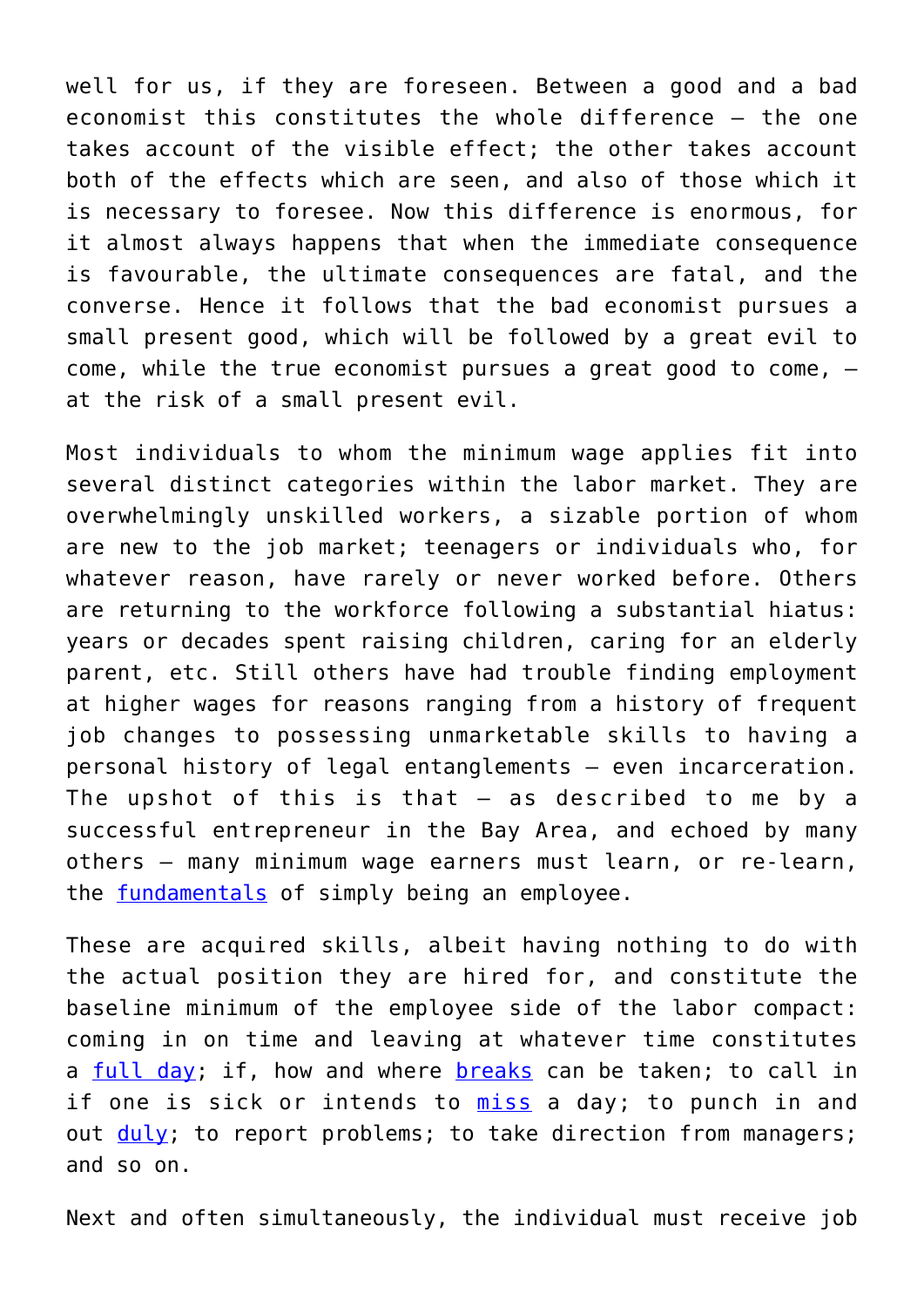specific [training](https://www.td.org/magazines/td-magazine/2014-state-of-the-industry-report-spending-on-employee-training-remains-a-priority). This may take a few days or weeks and in addition to the explicit cost of wages while training and instructional materials comes unseen costs associated with (a) being unproductive or inefficient while learning, and sometimes (b) distracting trained, productive employees from their job to teach, oversee, or correct the new employee. The cost of redirecting the efforts of experienced, fullyfunctional employees to train new, inexperienced employees comes furthermore at a considerably higher cost, as experienced employees typically earn more than minimum wage.

Once training is complete  $-$  or sufficient enough to set the employee off on their own — additional unseen costs come into play. New employees, even when trained, tend to be [less](https://www.panopto.com/blog/how-much-time-is-lost-to-knowledge-sharing-inefficiencies-at-work/) [efficient](https://www.panopto.com/blog/how-much-time-is-lost-to-knowledge-sharing-inefficiencies-at-work/) than their more experienced co-workers for some time.

It is at roughly this point where some of the greatest unseen costs of all factor in: a minimum wage employee, once trained and reasonably experienced, can easily [depart](https://www.insperity.com/blog/5-hidden-costs-employee-turnover/) for a new job of the same or similar type to earn slightly more than the minimum wage. While labor mobility is reasonable and economically defensible, it bears noting that the first employer has borne substantially all of the costs — explicit and implicit, seen and unseen — associated with developing a viable employee in the workforce; perhaps for a direct competitor.

Costs associated with employee turnover are considerable, and thus for those entrepreneurs to whom this applies the hiring process will be circumspect and likely [favor](https://www.heritage.org/jobs-and-labor/report/minimum-wage-hikes-hurt-unskilled-and-disadvantaged-workers-job-prospects) individuals with some experience over those just starting out.

None of this, incidentally, involves the massive costs again, seen and unseen — associated with damaged equipment and inventory, workplace [injuries](https://www.safetyandhealthmagazine.com/articles/14053-new-workers-higher-risk) (and the [knock-on](https://www.concentra.com/resource-center/articles/3-hidden-costs-of-employee-injuries/) effects of such), [theft](https://www.cnbc.com/2017/09/12/workplace-crime-costs-us-businesses-50-billion-a-year.html), or any of a host of other issues.